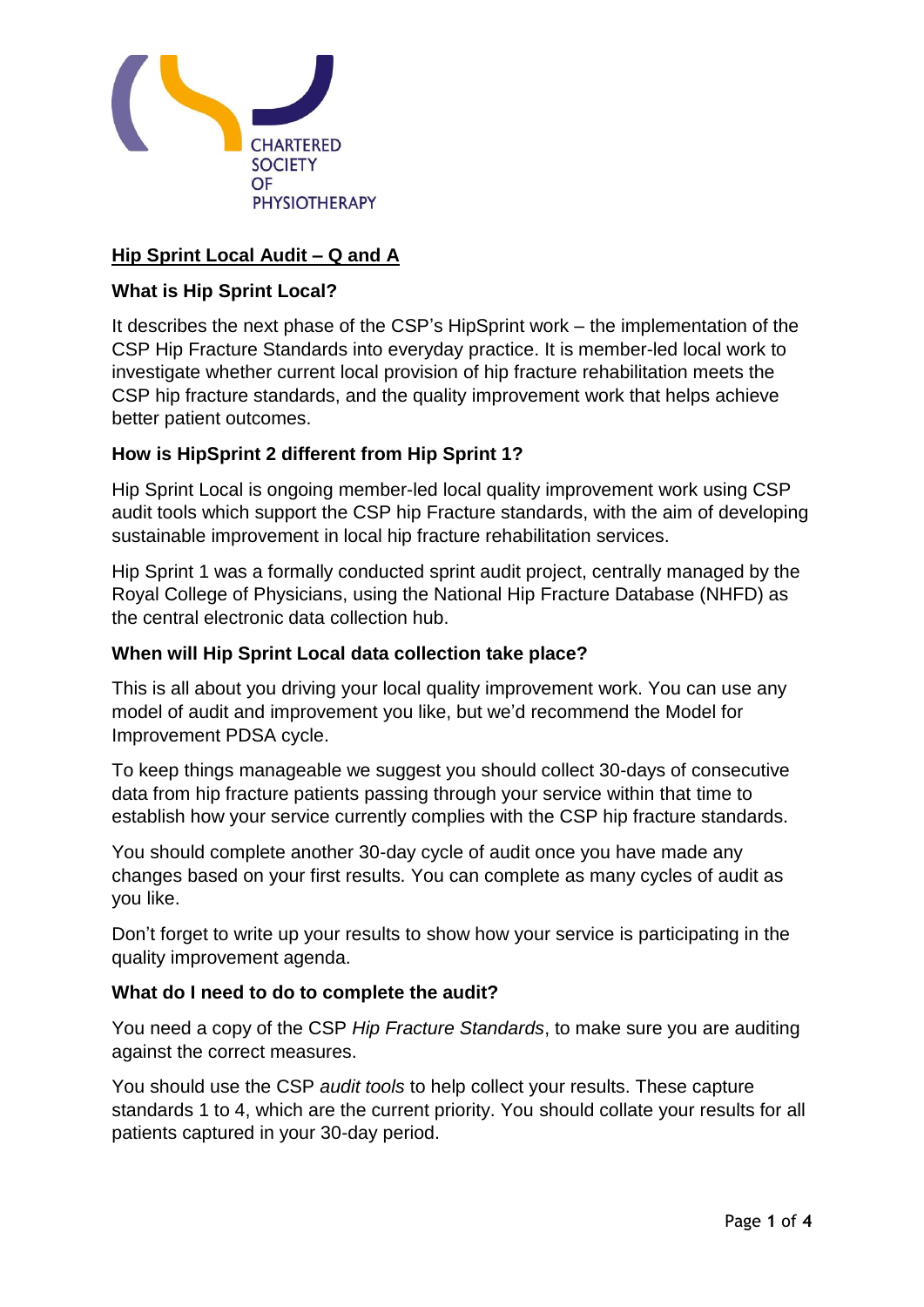

Join the virtual *Hip Sprint Hub* for your geographical region and share your findings in the Hub. The Hubs are on the CSP's virtual learning environment (VLE) on the website.

# **Can I use my NHFD administrators to share my results?**

The Hip Sprint Hubs are only accessible to CSP members. How you collect data locally is up to you. Many trusts will have NHFD administrators who will capture data for standards 1 and 2 for the NHFD. Remember, Hip Sprint 2 is separately to the NHFD and there will be a lag to NHFD data being published.

We need to know the results of your audit. If you are able to collate your own results, you can just share the outcome of the audit rather than raw data.

#### **When does registration for Hip Sprint Local close?**

There is no closing date. The CSP would like a large number of sites to have submitted data during the spring summer of 2019, so that we can draw some meaningful conclusion from the introduction of the CSP Hip Fracture Standards by the end of 2019.

#### **Where do I find a step-by-step guide the audit completion process?**

Each CSP audit tool has some explanatory notes with it. The audit tools are on the CSP website [https://www.csp.org.uk/professional-clinical/improvement-and](https://www.csp.org.uk/professional-clinical/improvement-and-innovation/hip-fracture-rehab)[innovation/hip-fracture-rehab](https://www.csp.org.uk/professional-clinical/improvement-and-innovation/hip-fracture-rehab)

#### **What data collection forms do I use?**

We have created the data set for CSP Standards 1 to 4, and the audit tool. It is a tick box tool. You do not need to submit any patient identifiable data to the CSP, and you must not do so.

There are copies of the data questions / audit tools on our website. You can either print off a copy so that an audit form is with each patient's records, or you can us the excel file if you prefer to collect data electronically.

# **What are the key documents that I might need to understand and participate in the audit?**

We've put them all on our website page [https://www.csp.org.uk/professional](https://www.csp.org.uk/professional-clinical/improvement-and-innovation/hip-fracture-rehab)[clinical/improvement-and-innovation/hip-fracture-rehab.](https://www.csp.org.uk/professional-clinical/improvement-and-innovation/hip-fracture-rehab) This includes the CSP Hip Fracture Standards, the audit tools, links to the Hip Sprint 1 report, links to the RCP FFFAP programme and relevant CSP professional networks. We've also produced a Top Tips guide to getting started.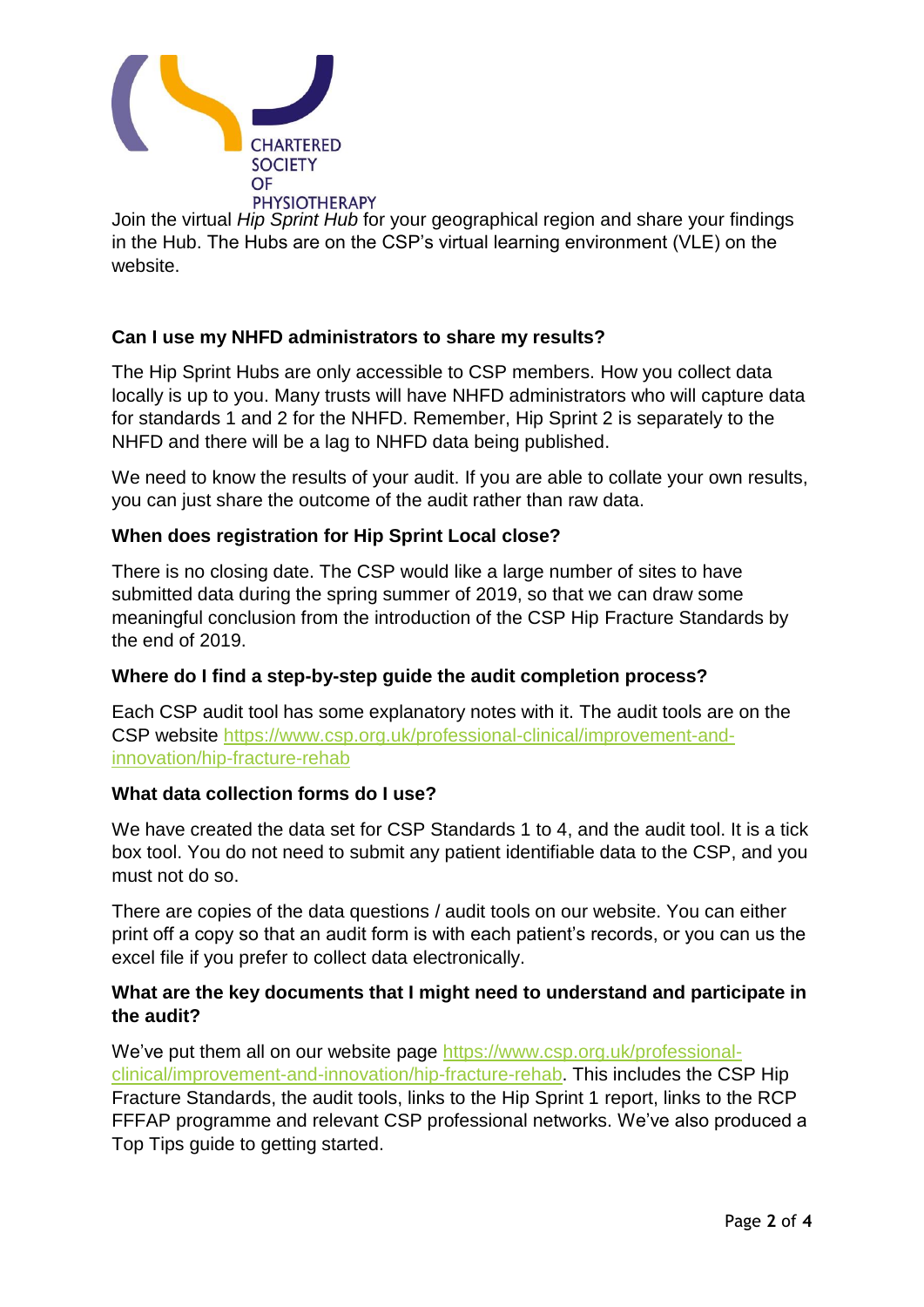

# **Do I have to participate?**

NHFD data collection is a mandatory requirement of the NHS management of hip fracture patients, and all acute hospitals in England and Wales participate.

Hip Sprint Local is a member-led local quality improvement initiative. It is voluntary, but we hope all services will be keen to improve the standard of rehabilitation they provide to hip fracture patients.

You can use the data you gather from Hip Sprint Local to make the case for any service improvements that need to be made. Trusts are paid according to how they meet the Best Practice Tariff for hip fracture. Improving your service's compliance with NHFD data may mean your service can access more funding.

Patients will already be being audited as part of NHFD so this should not be a timeconsuming extra task. We hope you participate as the more sites we have engaged, the more robust the final results and conclusions will be.

# **Audit Tool FAQs:**

# **Audit tool 1: We don't see our patients on Day 0 – surgery day, because they come back from theatre in the evening and no physiotherapists are working, what reason should we record?**

That's OK. The standard is that patients are seen on the day of, or the day following, hip fracture surgery. Provided patients are assessed by the day after surgery, you will still meet the audit standard.

#### **Audit tool 1: Our support workers see patients on Day 0/1 after hip fracture surgery, is that ok?**

No. A registered physiotherapist must assess the patient on the day of, or day following, surgery. Trusts can only receive funding for this part of the tariff if they meet this standard.

You should be honest in recording the designation of the worker undertaking the assessment, and ensure your NHFD data entry is correct as well.

Our audit tool gives a simple *yes/no* option to this question. This is the headline value of importance for the audit. We do give you the option to identify who has assessed the patient if it is not a registered physiotherapist. This may be useful in